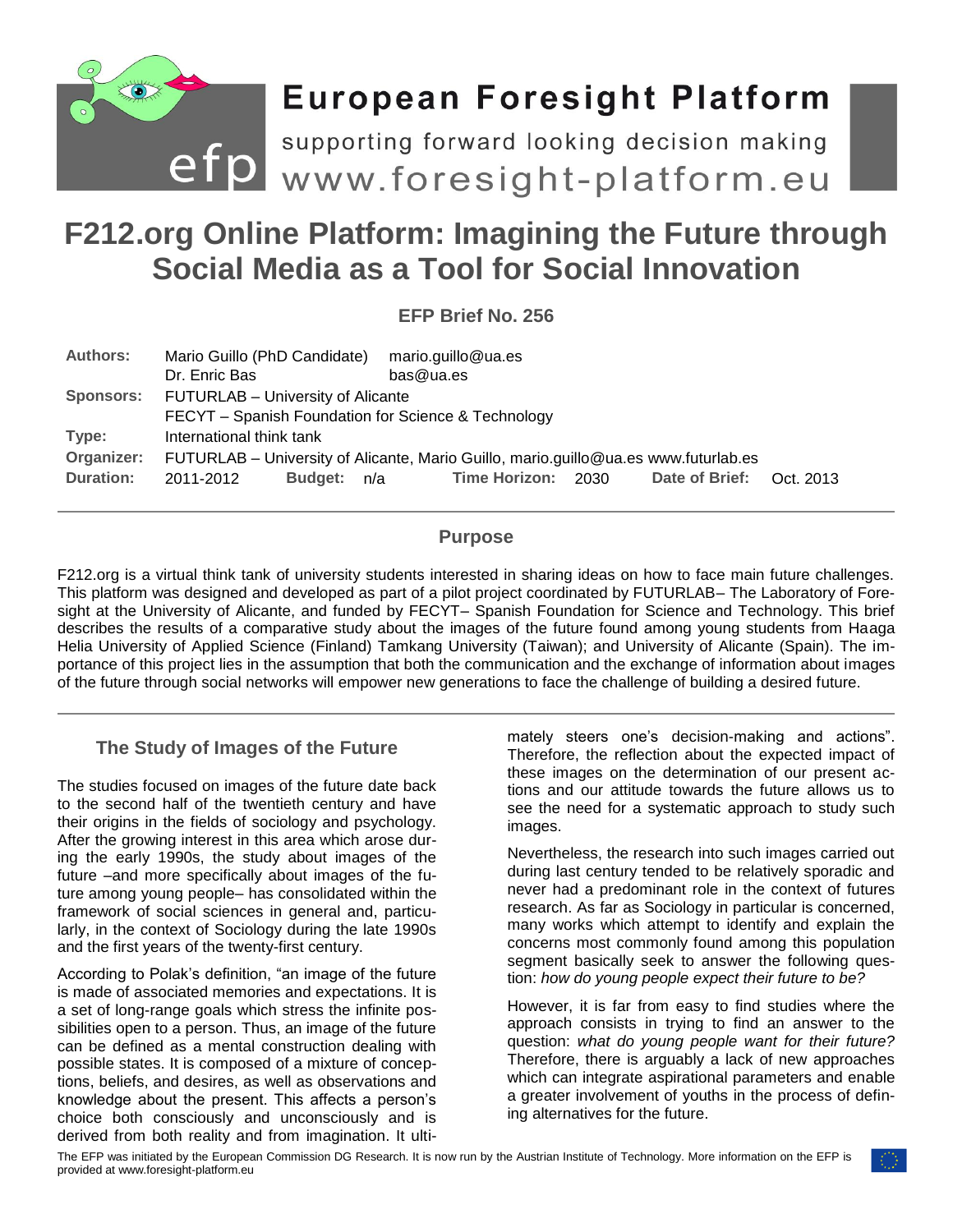For this reason, public and private institutions are now apparently taking a greater interest in identifying and understanding citizens' expectations and wishes, which has led them to promote actions in line with the new paradigms of *Social Innovation* and *Open Innovation* that provide a more active, direct and continuous citizenship in governance, close to the concept of participatory democracy. In fact, this is something which currently seems much more feasible than not so long ago thanks to aspects such as technology development, the spreading of internet access and the increasingly high popularity of social online networks.

Therefore it is perfectly feasible to complement the descriptive approach to a 'diagnosis of the future' with images of the future and creative proposals directly

#### **Tool Set for the Future**

The project presented here is based on a previous study (Guillo, 2013) which involved a total of 56 university students from the Haaga Helia University of Applied Science (Helsinki, Finland) and the University of Alicante (Alicante, Spain).

Based on the overall results and on the feedback provided not only by participants but also by the students and teachers involved, it was possible to highlight the following 4 points with the aim of achieving an improvement in subsequent studies:

- Hard-to-understand / answer questionnaires: the students found the process hard to complete (too many categories and questions) and sometimes even confusing.
- Lack of interaction: the platform suffered from a lack of technological tools, which always make it easier for users to interact with one another.
- Overlap between groups: the selected categories proved useful to organise the responses to some extent but participants found numerous overlaps between the topics discussed in every category.
- Hard to analyse: the scenario format gave us (as researchers) very valuable material to analyse. Nevertheless, a more precise way to express expectations, fears and wishes about the future is badly needed to improve interaction.

Taking into account the 4 points mentioned above, a new study was designed which included three significant changes with respect to the previous one, all of them oriented to improve users' experience within www.f212.org:

- **Removing the division into categories**: the categories from the previous study (economy, culture, politics, ecosystem, security) were abandoned in order to build an easy-to-complete questionnaire. Since the information-collecting tool was going to be an online survey (embedded in the platform), it became essential

defined and developed by young people, giving voice and prominence to them thanks to:

- 1) the proliferation of communication channels that allow for immediate and continuous feedback (2.0 platforms, social networks) with the user/citizen; and
- 2) the development of 'participatory' foresight methodologies in both institutional and private sectors.

The conceptual basis behind this approach leads participants to consider themselves as key actors in the task of defining their own future –through an active participation in the construction of shared images of the future. It could consequently prove much more motivating for young people to interact within these processes if participants are given some space to share and create.

to provide a short, clear and quick-to-answer questionnaire.

- **Changing narrative scenarios by keywords**: In this case, the change also had to do with the difficulty found by participants when completing the process. Therefore, a decision was made to replace the initial idea of describing a future scenario (150 words) with the choice of keywords to describe their future scenario (10 words). This would additionally allow us not only to process participants' responses much faster –almost in real time– but also to update the tag clouds inserted in the platform, which could largely improve the level of interaction within the platform too.

- **Using a clearer language**: the feedback received from the previous study led us to modify the instructions given for the completion of the different questionnaires – using a more straightforward language. Various levels of information were offered, including more detailed information (tutorials and FAQs) in case users needed a higher degree of detail.

Thus, the design of our new study started by restructuring the platform in the following sections:

- 1. *RATINGS Feelings about the future in 2030* Participants were asked the question "*are you optimistic or pessimistic about the future?*" in this section. This allowed them to position themselves in terms of pessimism/optimism, on a scale from 10 (totally optimistic) to 0 (totally pessimistic). Three different dimensions were taking into account: *World* (global level), *Country* (national level) and *Myself* (personal level).
- 2. *FORECASTS – Probable future in 10 words.* Participants had to write a maximum of 10 words about the main features which, in their opinion, *will* characterise the world in 2030.
- *3. SKILLS - Self-evaluate your references about the future in 2030.*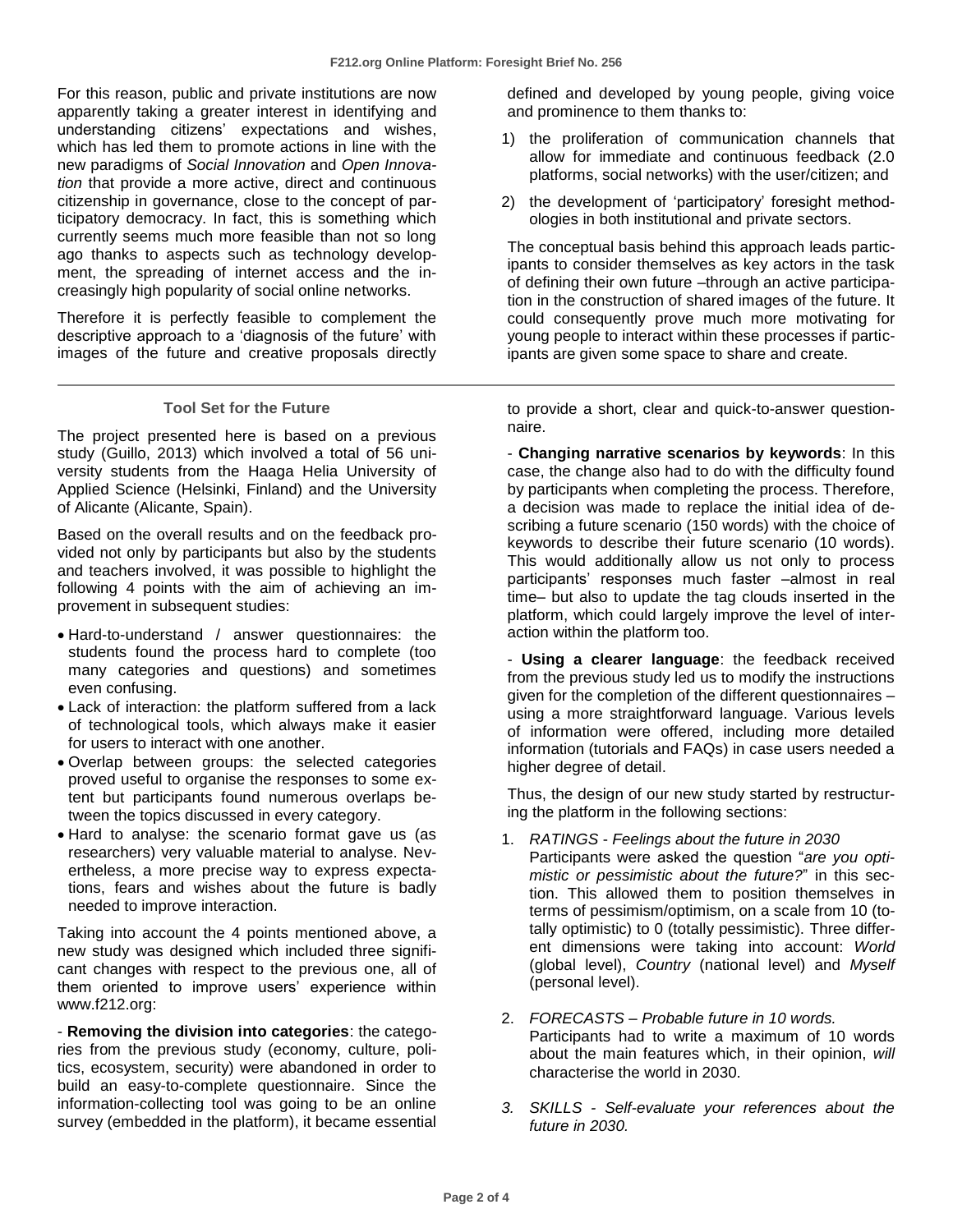The *ratings* and *forecasts* given by participants were subjected to self-evaluation through these three questions (to be answered on a scale from 0, the worst, to 10, the best):

- Are you concerned about the future?
- To what extent are you prepared to face the future?
- What is your level of knowledge about global change processes?

Participants were additionally asked to complement their self-evaluations by naming some of the sources (books, webpages, magazines, journals, etc.) that they usually consult and on which their visions of the future are based.

# **Images of the Future of Spanish, Taiwanese and Finnish Students**

#### **RATINGS - How do you feel about the future in 2030?**

A remarkable difference exists in the images of the future found at a national level among the participants from Spain (median 4), Taiwan (6) and Finland (7). In the case of Spain, the differences become even more evident when comparing the three levels considered: global (7), national (4) and personal (7). However, such results should actually "come as no surprise" within the current context of social and economic crisis in Spain, which also shows a high degree of inconsistency as far as images of the future are concerned. Another interesting finding is the widespread high degree of optimism with regard to the personal level (7).

#### **FORECASTS – The probable future in 10 words: Females show more optimism**

Seeking to make the platform as interactive as possible, tag clouds were generated with the participants' responses in this section. These tag clouds - including the 50 words with the highest repetition frequency among respondents- were available online, and a allowed us to draw some general conclusions:

*− High consensus on the key factors that define the probable future by 2030.* The words which show a higher repetition frequency were technology, globalisation, competitiveness, artificial, connected, energy, ecology and war. These words can be regarded as part of the main speech about the future, presented in the general, mass media as part of a globally shared image of the probable future.

*− Females show more optimism than males.* A marked difference could be perceived in the degree of optimism shown by females and males among participants from Spain and Taiwan (and also among those from Finland, though to a lesser extent). That is why participants from Spain and Taiwan show a higher repetition

- 4. *WISHES – Future you want in 10 words.* In this section, participants had to write a maximum of 10 words about the main features that, in their opinion, *should* characterise the world in 2030.
- *5. IDEAS – Open Discussions.*

This section was included as a meeting place to share creative ideas on how to face future challenges.

A total of 378 university students (between 20 and 32 years old) took part in this study by accessing the open platform.

frequency in words such as opportunities, hope and ecology.

#### **SKILLS - Self-evaluate your references about the future in 2030\_ Homogeneous use of TV as information source**

The results in this section show a high level of preparation and knowledge, along with a lack of diversity in the sources considered (mainly TV and general-information newspapers). On the whole, participants from Spain, Taiwan and Finland see themselves as 'experts' in the topics under discussion: the median is 5 or higher in every case. Nevertheless, when asked about the kind of sources that they usually resort to, only a few of them mention access to specialised journals, reports, databases, etc. Information availability also helps us understand the aforementioned conclusion about the globally shared image of the probable future.

One important finding when comparing across countries is that participants from Finland showed the worst selfevaluations, a point below self-evaluations of participants from Spain. These results contrast with the overall Education results observed in both countries during the last years.

#### **WISHES – The future you want in 10 words: Different perceptions on 'Love' and 'Community'**

− *Significant differences regarding how they describe their probable* futures. Words like technology, global and connected, which had a strong weight in Forecasts, are now losing repetition frequency. This can be interpreted as reflecting an attitude of rejection towards today's 'hyper-connected' world (a shared vision for the probable future). On the contrary, words like opportunities or work have a stronger weight in these desired futures, which can be explained by young people's professional aspirations.

− *A lack of specific, creative terms to describe the desired future.* On the whole, no breaking ideas are found in the words given by the students. Thus, the most often repeated words within this section are equality, peace,

For more information visit the website and subscribe to the mailing list at [www.foresight-platform.eu](http://www.foresight-platform.eu/)